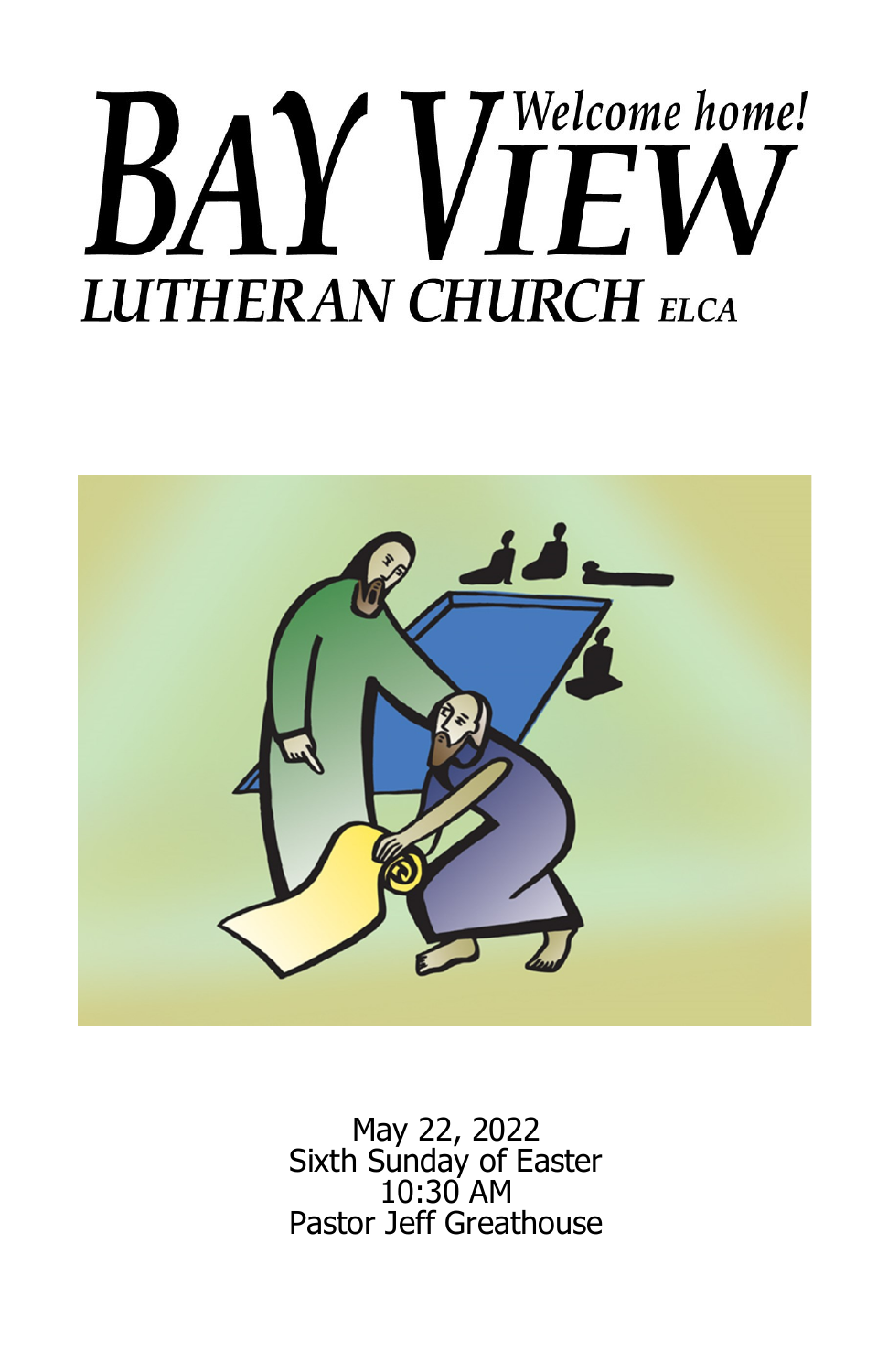**PRELUDE:** *I Saw the Light*

#### **OPENING PRAISE SONGS**

#### *Forever*

Verse 1 Give thanks to the Lord Our God and King His love endures forever For He is good He is above all things His love endures forever Sing praise sing praise

Verse 2 With a mighty hand And an outstretched arm His love endures forever For the life that's been reborn His love endures forever Sing praise sing praise

Pre-Chorus Sing praise sing praise

Chorus Forever God is faithful Forever God is strong Forever God is with us Forever forever

Verse 3 From the rising to the setting sun His love endures forever And by the grace of God We will carry on His love endures forever Sing praise sing praise

CCLI Song # 3148428 Chris Tomlin © 2001 sixsteps Music (Admin. by Capitol CMG Publishing) Vamos ublishing (Admin. by Capitol CMG Publishing) worshiptogether.com songs (Admin. by Capitol CMG Publishing) For use solely with the SongSelect® Terms of Use. All rights reserved. www.ccli.com CCLI License # 707096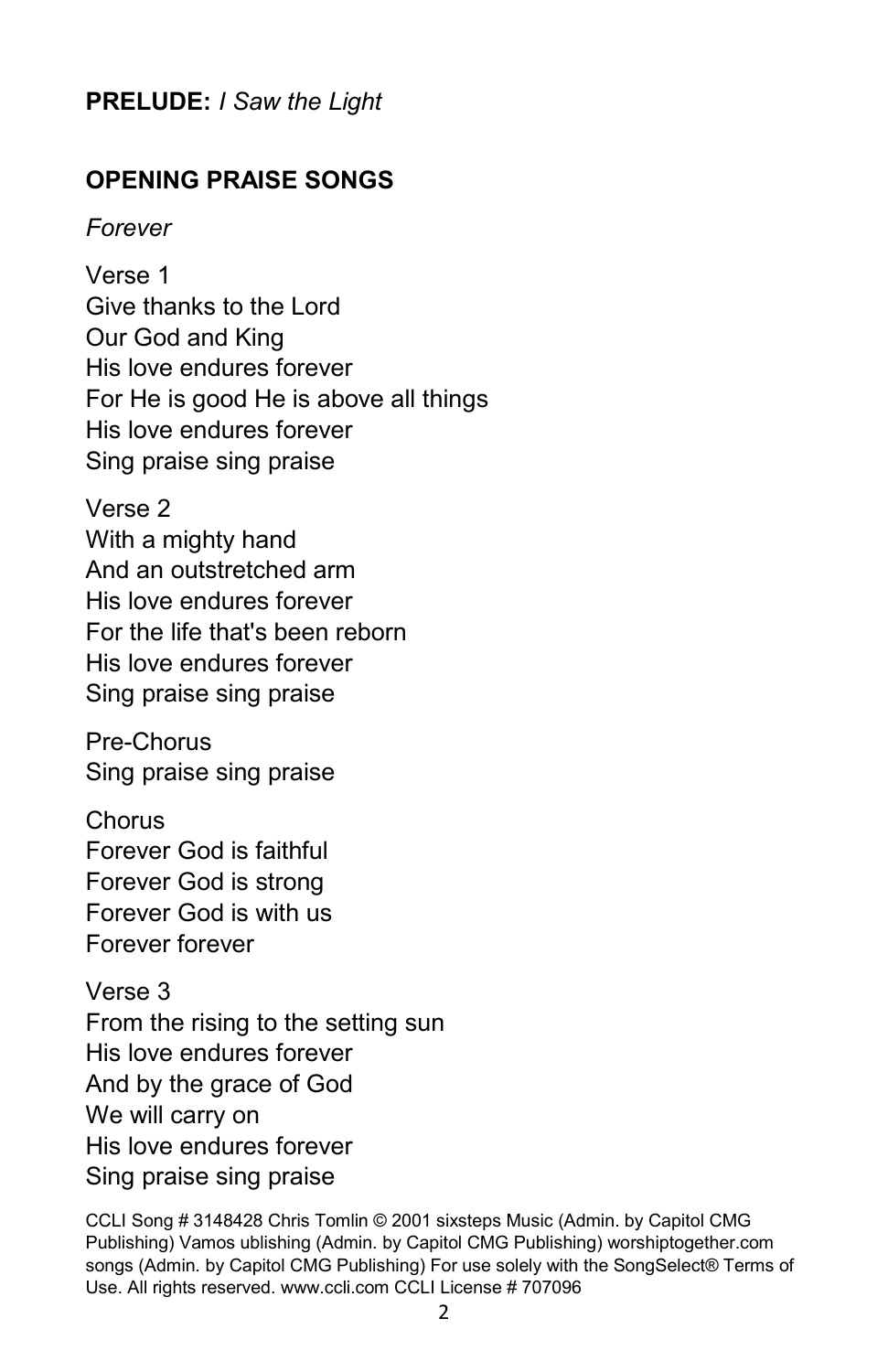*Your Grace is Enough*

Verse 1 Great is Your faithfulness O God You wrestle with the sinner's restless heart You lead us by still waters into mercy And nothing can keep us apart

Pre-Chorus (So) remember Your people Remember Your children Remember Your promise O God

Chorus 1 Your grace is enough Your grace is enough Your grace is enough for me

Verse 2 Great is Your love and justice God of Jacob You use the weak to lead the strong You lead us in the song of Your salvation And all Your people sing along

Chorus 2 Yeah Your grace is enough Heaven reaches out to us Your grace is enough for me God I sing Your grace is enough I'm covered in Your love Your grace is enough for me for me

CCLI Song # 4477026 Matt Maher © 2003 Thankyou Music (Admin. by Capitol CMG Publishing) spiritandsong.com For use solely with the SongSelect® Terms of Use. All rights reserved. www.ccli.com CCLI License # 707096

# **PRAYER OF THE DAY**

The Lord be with you. **And also with you.**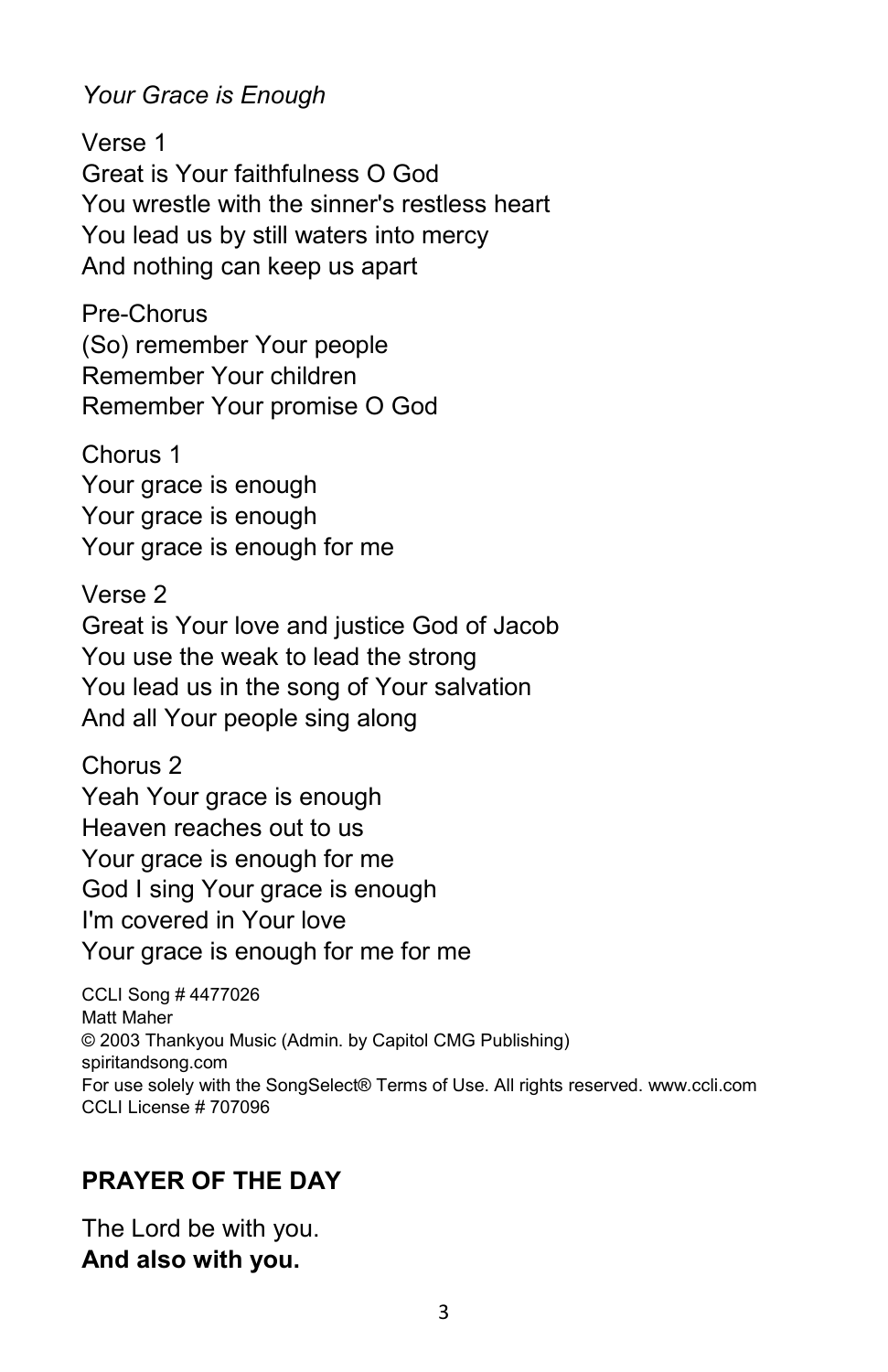Let us pray. Bountiful God,

**you gather your people into your realm, and you promise us food from your tree of life. Nourish us with your word, that empowered by your Spirit we may love one another and the world you have made, through Jesus Christ, our Savior and Lord, who lives and reigns with you and the Holy Spirit, one God, now and forever.**

**Amen.**

# **CONFESSION AND ASSURANCE**

In the name of the Father, and of the  $+$  Son, and of the Holy Spirit. **Amen.**

God of all mercy and consolation, come to the aid of your people, turning us from our sin to live for you alone. Give us the power of your Holy Spirit that, attentive to your Word, we may confess our sins, receive your forgiveness, and grow into the fullness of your Son, Jesus Christ our Lord.

#### **Amen**

Let us confess our sin in the presence of God and of one another.

*Silence for reflection and self-examination.*

Gracious God,

**have mercy on us. In your compassion forgive us our sins, known and unknown, things done and left undone. Uphold us by your Spirit so that we may live and serve you in newness of life, to the honor and glory of your holy name; through Jesus Christ our Lord. Amen**

Almighty God have mercy on you, forgive you all your sins through our Lord Jesus Christ, strengthen you in all goodness, and by the power of the Holy Spirit keep you in eternal life.

#### **Amen**

# **RESPONSE:** *Sanctuary*

Lord prepare me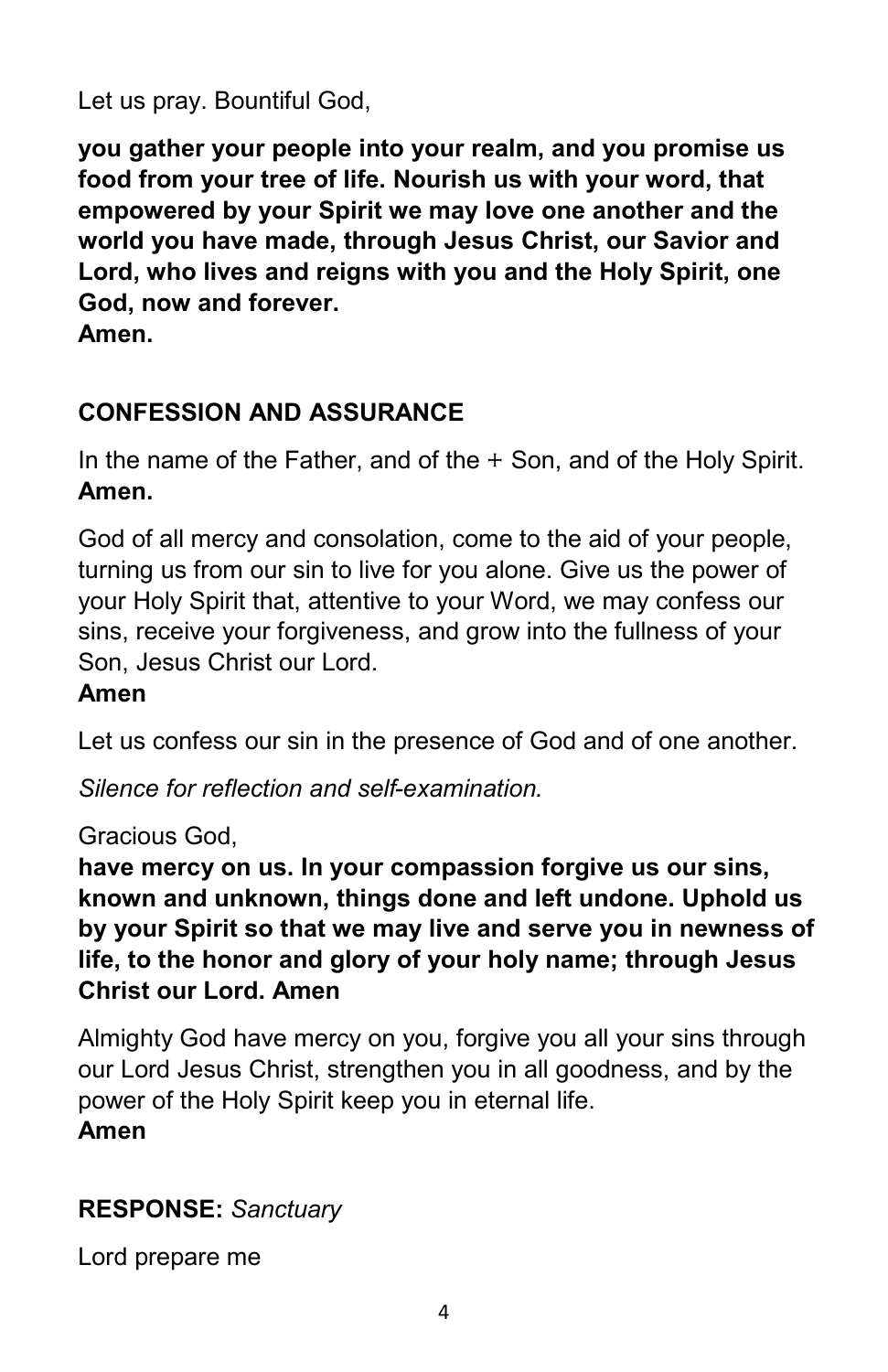To be a sanctuary Pure and holy Tried and true With thanksgiving I'll be a living Sanctuary for You

CCLI Song # 24140 John W. Thompson | Randy Scruggs © 1982 Full Armor Publishing Company (Admin. by Peermusic III, Ltd.) Whole Armor Publishing Company (Admin. by Peermusic III, Ltd.) For use solely with the SongSelect® Terms of Use. All rights reserved. www.ccli.com CCLI License # 707096

#### **FIRST READING: Acts 16:9-15**

A reading from Acts.

 $\mathrm{P}^9$ During the night Paul had a vision: there stood a man of Macedonia pleading with him and saying, "Come over to Macedonia and help us."  $10$ When he had seen the vision, we immediately tried to cross over to Macedonia, being convinced that God had called us to proclaim the good news to them.

 $11$ We set sail from Troas and took a straight course to Samothrace, the following day to Neapolis,  $12$  and from there to Philippi, which is a leading city of the district of Macedonia and a Roman colony. We remained in this city for some days.  $13$ On the sabbath day we went outside the gate by the river, where we supposed there was a place of prayer; and we sat down and spoke to the women who had gathered there.  $14A$  certain woman named Lydia, a worshiper of God, was listening to us; she was from the city of Thyatira and a dealer in purple cloth. The Lord opened her heart to listen eagerly to what was said by Paul.  $15$ When she and her household were baptized, she urged us, saying, "If you have judged me to be faithful to the Lord, come and stay at my home." And she prevailed upon us.

The word of the Lord. **Thanks be to God.**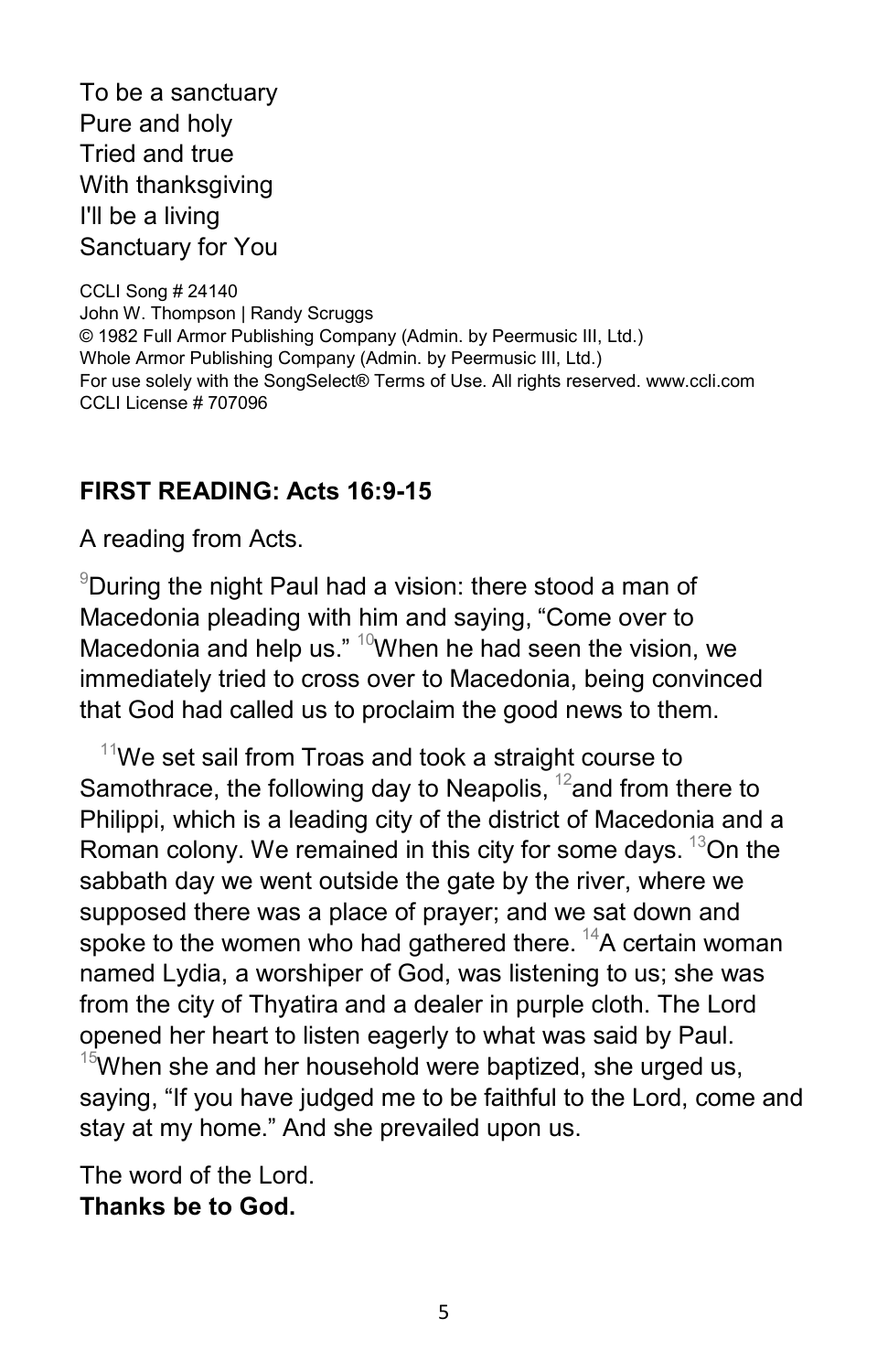# **PSALM: Psalm 67** *read responsively*

 $1$ May God be merciful to us and bless us; may the light of God's face shine upon us.

- 2 **Let your way be known upon earth, your saving health among all nations.**
- ${}^{3}$ Let the peoples praise you, O God; let all the peoples praise you.

4 **Let the nations be glad and sing for joy, for you judge the peoples with equity and guide all the nations on earth.**

 $5$ Let the peoples praise you, O God; let all the peoples praise you.

# 6 **The earth has brought forth its increase; God, our own God, has blessed us.**

 $7$ May God give us blessing, and may all the ends of the earth stand in awe.

# **SECOND READING: Revelation 21:10, 22--22:5**

A reading from Revelation.

 $10$ And in the spirit [one of the angels] carried me away to a great, high mountain and showed me the holy city Jerusalem coming down out of heaven from God.

 $22$ I saw no temple in the city, for its temple is the Lord God the Almighty and the Lamb.  $^{23}$ And the city has no need of sun or moon to shine on it, for the glory of God is its light, and its lamp is the Lamb.  $24$ The nations will walk by its light, and the kings of the earth will bring their glory into it.  $^{25}$  Its gates will never be shut by day and there will be no night there.  $^{26}$ People will bring into it the glory and the honor of the nations.  $^{27}$ But nothing unclean will enter it, nor anyone who practices abomination or falsehood, but only those who are written in the Lamb's book of life.

 $22.1$ Then the angel showed me the river of the water of life, bright as crystal, flowing from the throne of God and of the Lamb  $2$ through the middle of the street of the city. On either side of the river is the tree of life with its twelve kinds of fruit, producing its fruit each month; and the leaves of the tree are for the healing of the nations. <sup>3</sup>Nothing accursed will be found there any more. But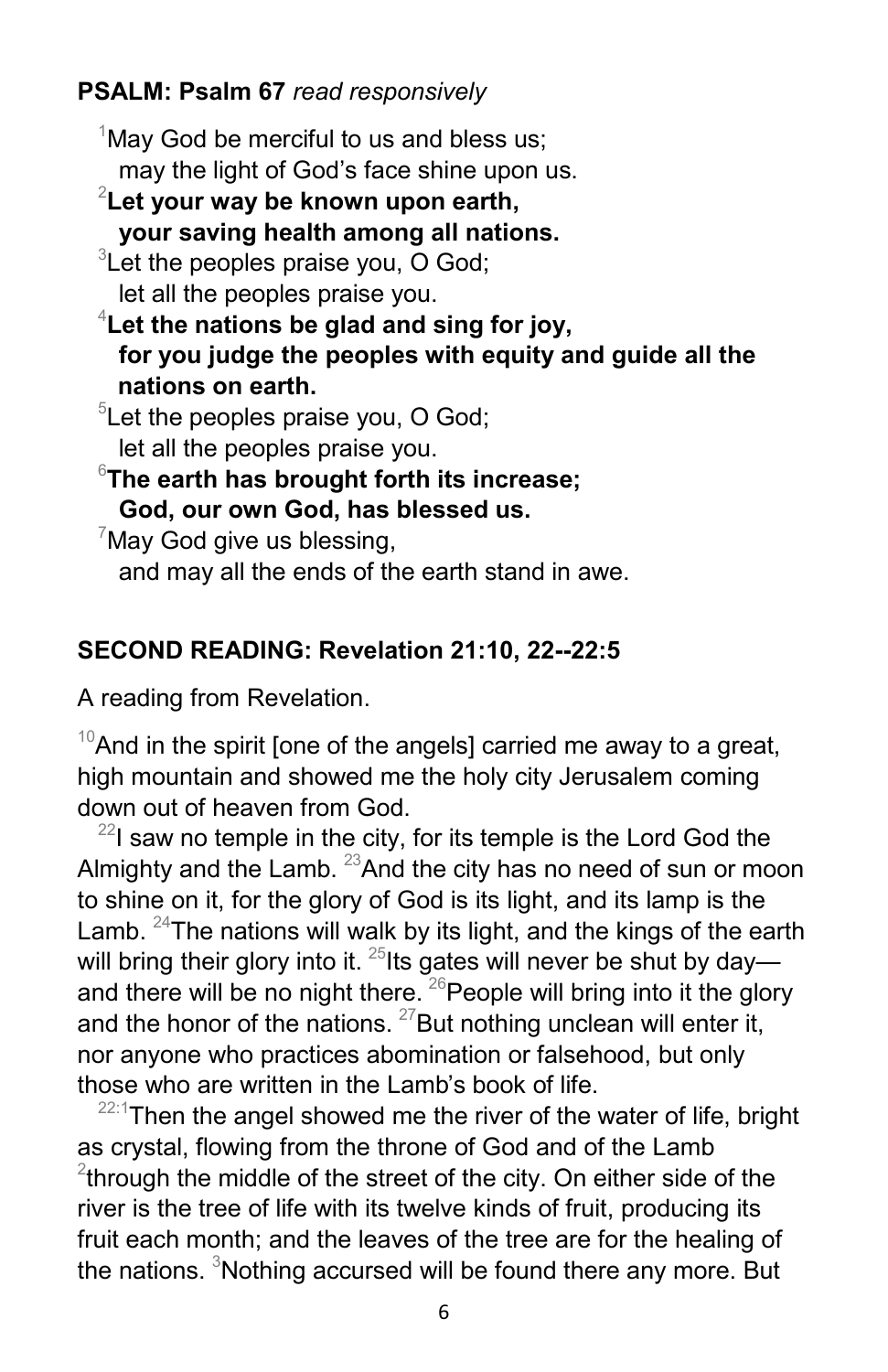the throne of God and of the Lamb will be in it, and his servants will worship him;  ${}^{4}$ they will see his face, and his name will be on their foreheads. <sup>5</sup>And there will be no more night; they need no light of lamp or sun, for the Lord God will be their light, and they will reign forever and ever.

The word of the Lord. **Thanks be to God.**

#### **GOSPEL: John 14:23-29**

The holy gospel according to John. **Glory to you, O Lord.**

 $^{23}$ Jesus answered [Judas (not Iscariot),] "Those who love me will keep my word, and my Father will love them, and we will come to them and make our home with them.  $24$ Whoever does not love me does not keep my words; and the word that you hear is not mine, but is from the Father who sent me.

 $^{25}$ "I have said these things to you while I am still with you.  $^{26}$ But the Advocate, the Holy Spirit, whom the Father will send in my name, will teach you everything, and remind you of all that I have said to you. <sup>27</sup> Peace I leave with you; my peace I give to you. I do not give to you as the world gives. Do not let your hearts be troubled, and do not let them be afraid.  $28$ You heard me say to you, 'I am going away, and I am coming to you.' If you loved me, you would rejoice that I am going to the Father, because the Father is areater than I. <sup>29</sup> And now I have told you this before it occurs, so that when it does occur, you may believe."

The gospel of the Lord. **Praise to you, O Christ.**

#### **CHILDREN'S MESSAGE**

# **PEACE**

The peace of the Lord be with you always. **And also with you.**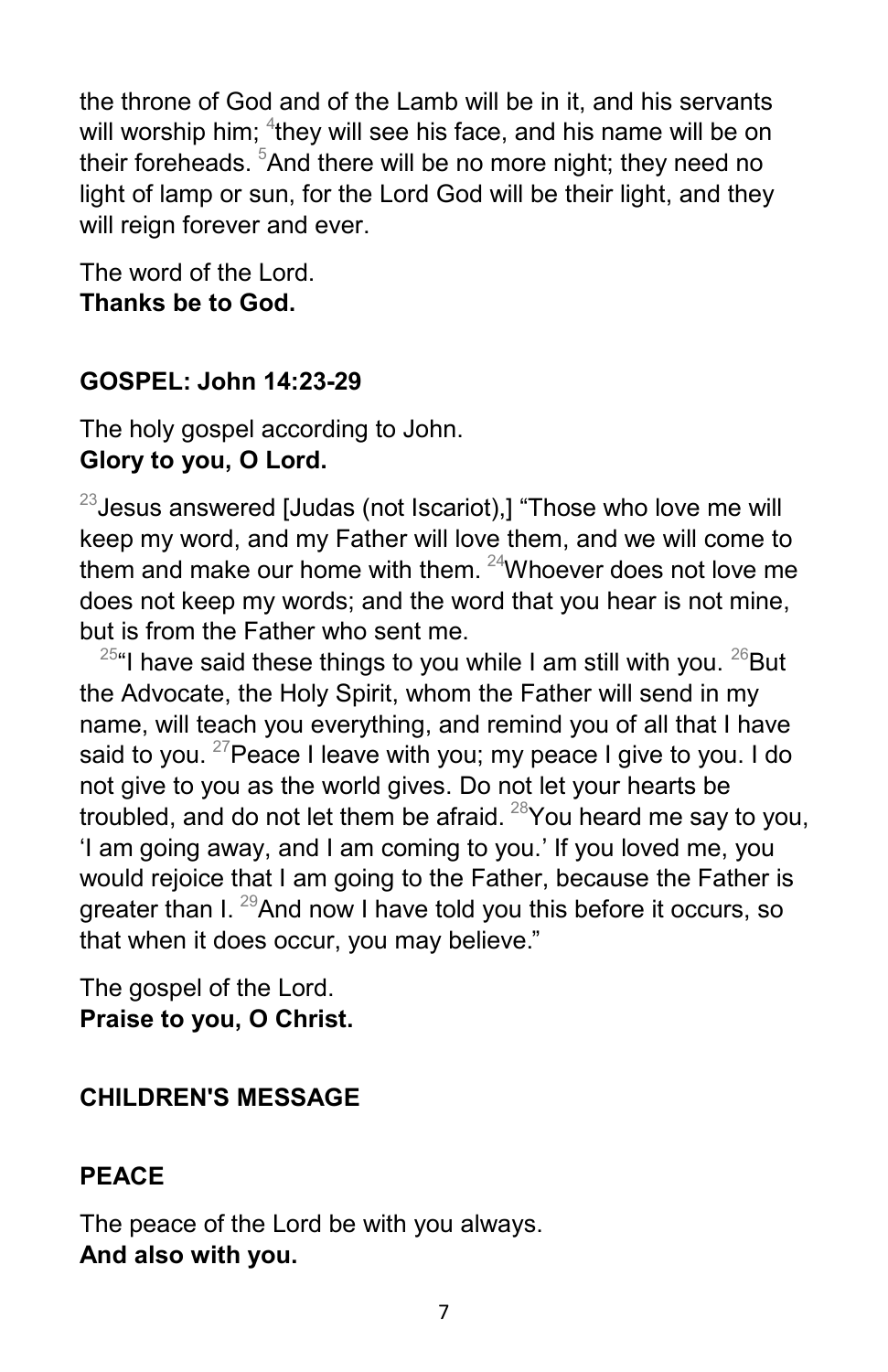*The ministers and congregation may greet one another with a gesture of peace, using these or similar words:* **Peace be with you.**

**SERMON: Pastor Jeff Greathouse** 

#### **HYMN OF THE DAY :** *I'm So Glad Jesus Lifted Me*

Verse 1 I'm so glad Jesus lifted me I'm so glad Jesus lifted me I'm so glad Jesus lifted me Singing glory hallelujah Jesus lifted me

Verse 2 I was lost in sin Jesus rescued me I was lost in sin Jesus rescued me I was lost in sin Jesus rescued me Singing glory hallelujah Jesus lifted me

Verse 3 Now I'm heaven bound Jesus set me free Now I'm heaven bound Jesus set me free Now I'm heaven bound Jesus set me free Singing glory hallelujah Jesus lifted me

CCLI Song # 3347308 Camp Kirkland © 1995 Pilot Point Music (Admin. by Music Services, Inc.) For use solely with the SongSelect® Terms of Use. All rights reserved. www.ccli.com CCLI License # 707096

#### **CREED**

**I believe in God, the Father almighty, creator of heaven and earth.**

**I believe in Jesus Christ, his only Son, our Lord.**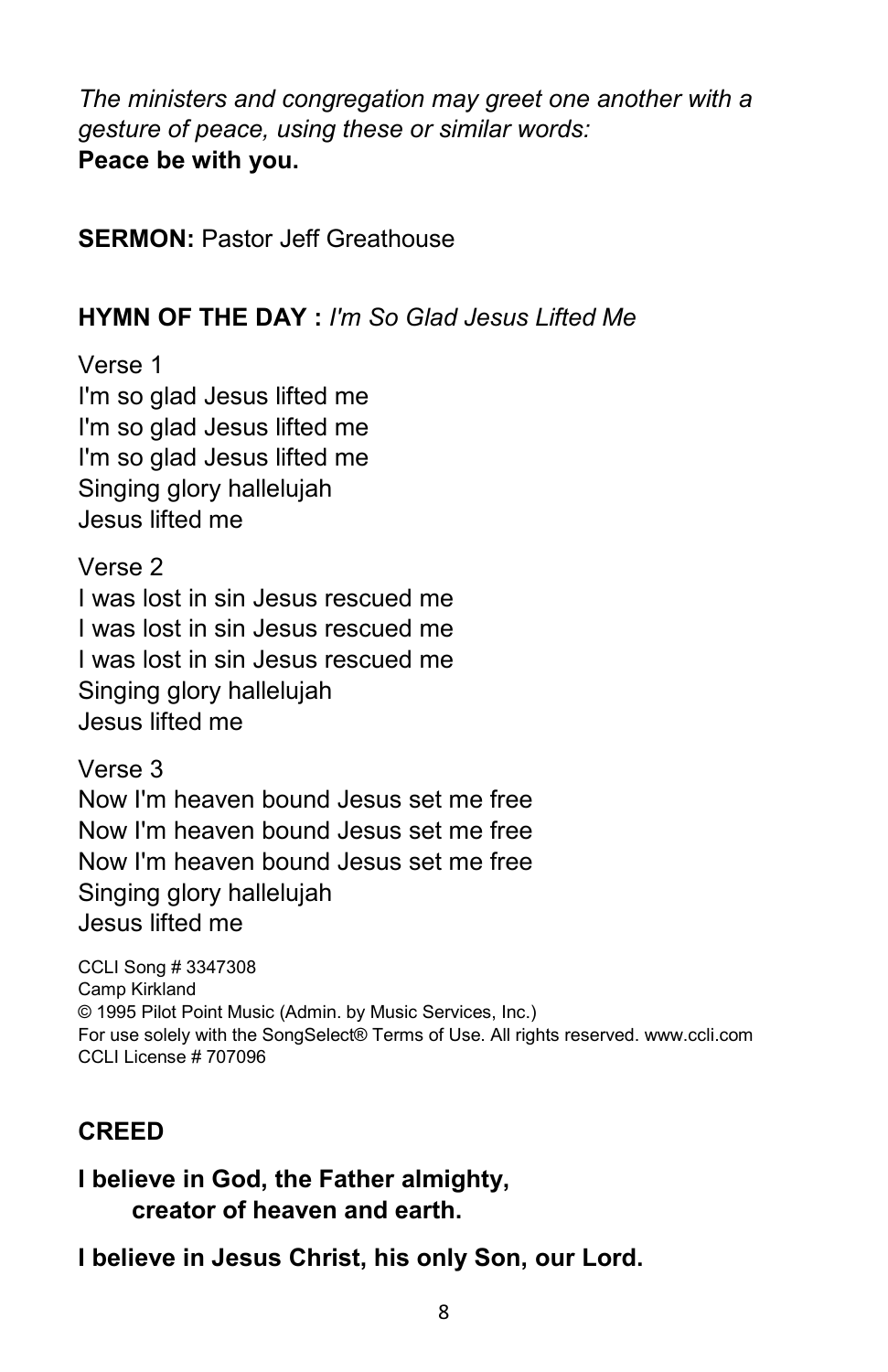**He was conceived by the power of the Holy Spirit and born of the virgin Mary. He suffered under Pontius Pilate, was crucified, died, and was buried. He descended into hell. On the third day he rose again. He ascended into heaven, and is seated at the right hand of the Father. He will come again to judge the living and the dead.**

**I believe in the Holy Spirit, the holy catholic Church, the communion of saints, the forgiveness of sins, the resurrection of the body, and the life everlasting. Amen**

#### **MUSIC FOR PRAYERS:** *Hear My Prayer*

Hear my prayer O Lord From the ends of the earth I cry Your peace will lead me To the Rock that is higher than I

CCLI Song # 1333469 Debbie Owens © 1996 Universal Music - Brentwood Benson Publishing (Admin. by Brentwood-Benson Music Publishing, Inc.) For use solely with the SongSelect® Terms of Use. All rights reserved. www.ccli.com CCLI License # 707096

# **THE PRAYERS**

God, in your mercy, **hear our prayer.**

Remembering in our prayers: **Paul** (Jacobson), **Donovan**  (Antholt), **Mimi** (Zinngrabe), **Janet** (Mickelson), **Kevin** (Clark), **Steven** (Leek), **Sasha** (Hill), **Fred** (Kirch), **Rusty** (Feld), **Tysha**  (Osborne), **Michael** (Cassity), **Larry** (Uecker), **Lois** (Krueger), **Chuck** (Dull), **Dan** (Knutson), **Cletus** (Schwoerer), **Vincent**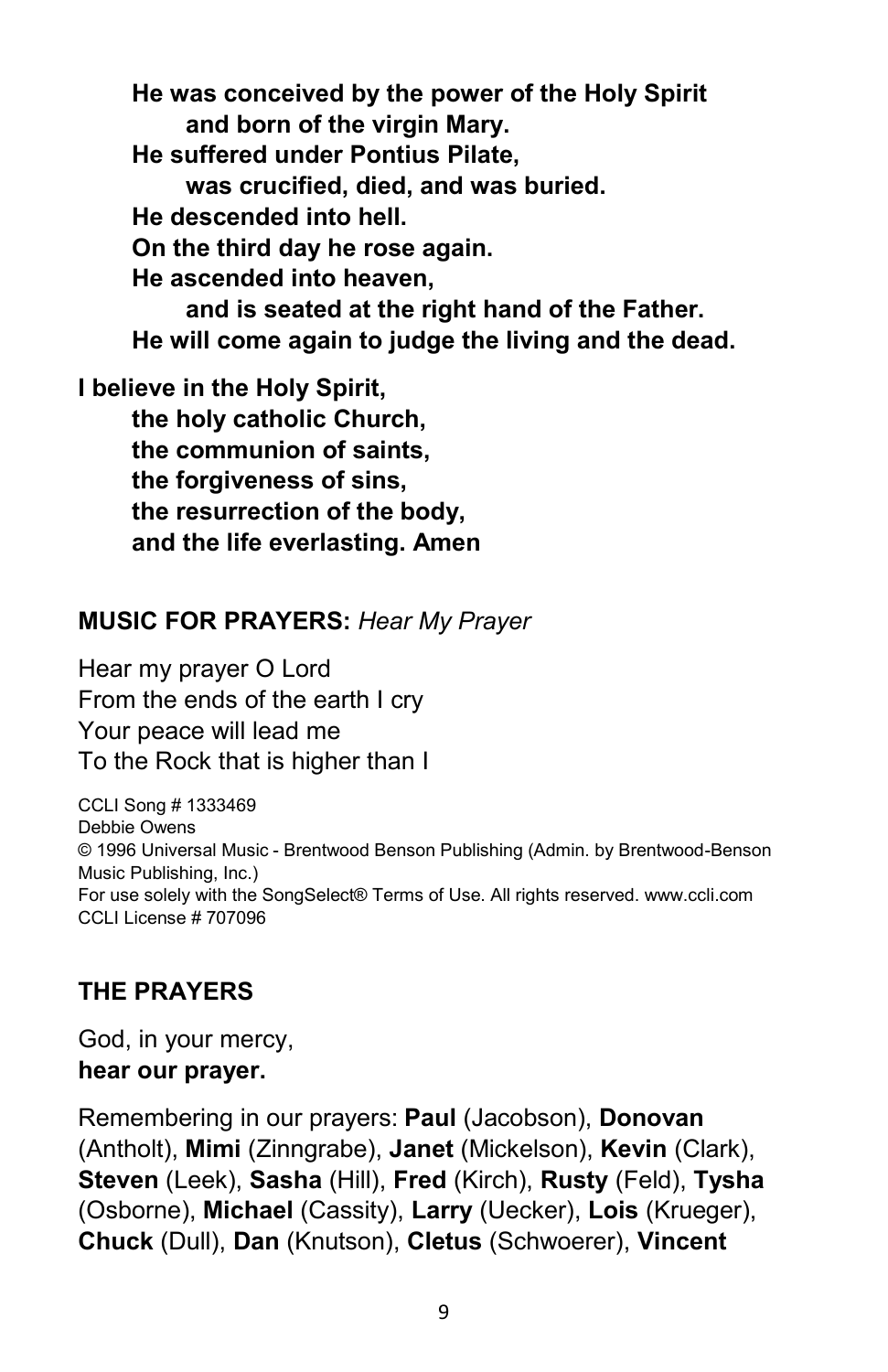(Michaud), **Sally** (Treichel), **Gary** (Anderson), **Gordy** (Haen), **Rich**  (Meyer), **Adele** (Douglas), **Pete & Adie** (Hegrenes), **Mary**  (Honold), **Dick** (Russell), **Stacey** (Greathouse), **Patrick** (Bentley).

We also pray for those celebrating birthdays and anniversaries this week: **Charles** (Dull), **Andy** (Michaud), **Susan** (Bosman), **Emily**  (Rouer), **Lucy** (Gilbert), **Rick** (Townsend), **Paula** (Eggert), **Natalie**  (Townsend), **Paula** (Wendland), **Christine & Scott** (Paplham), **Wendy & Steve** (Kase), **Tracy & Perry** (Andropolis), **Katie & Jim**  (Gray).

# **OFFERING**

# **MUSIC DURING OFFERING:** *Soon and Very Soon*

Verse 1 Soon and very soon We are going to see the King Soon and very soon We are going to see the King Soon and very soon We are going to see the King **Chorus** Hallelujah hallelujah We're going to see the King Verse 2 No more crying there We are going to see the King No more crying there We are going to see the King No more crying there We are going to see the King Verse 3 No more dying there We are going to see the King No more dying there We are going to see the King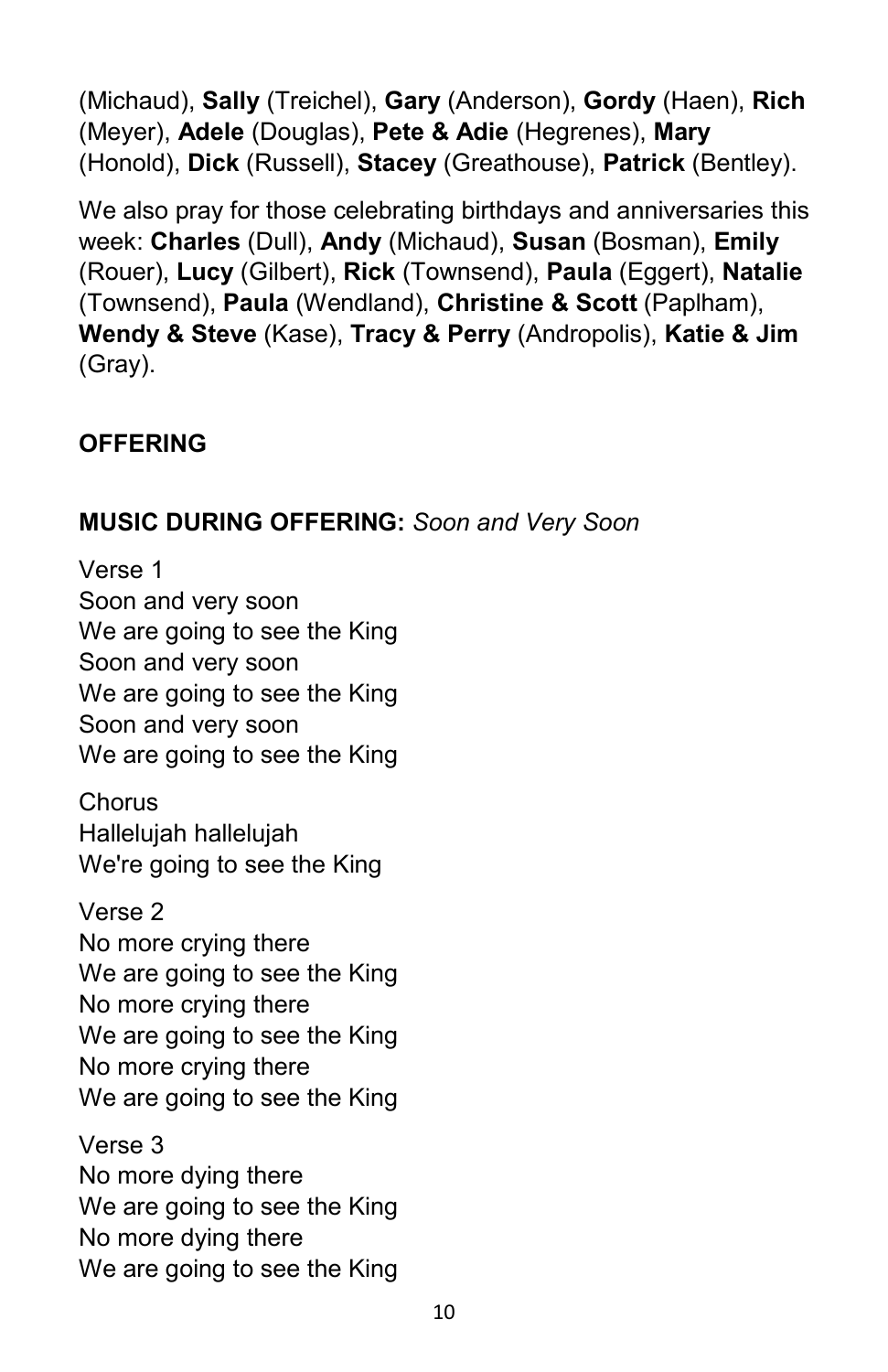#### No more dying there We are going to see the King

CCLI Song # 11249 Andraé Crouch © 1971 Bud John Songs, Inc. (Admin. by Capitol CMG Publishing) Crouch Music Corp. (Admin. by Capitol CMG Publishing) For use solely with the SongSelect® Terms of Use. All rights reserved. www.ccli.com CCLI License # 707096

# **OFFERTORY PRAYER**

Living God, you gather the wolf and the lamb to feed together in your peaceable reign, and you welcome us all at your table. Reach out to us through this meal, and show us your wounded and risen body, that we may be nourished and believe in Jesus Christ, our Savior and Lord. **Amen.**

# **DIALOGUE**

The Lord be with you. **And also with you.**

Lift up your hearts. **We lift them to the Lord.**

Let us give thanks to the Lord our God. **It is right to give our thanks and praise.**

# **GREAT THANKSGIVING**

In the night in which he was betrayed, our Lord Jesus took bread, and gave thanks; broke it, and gave it to his disciples, saying: Take and eat; this is my body, given for you. Do this for the remembrance of me.

Again, after supper, he took the cup, gave thanks,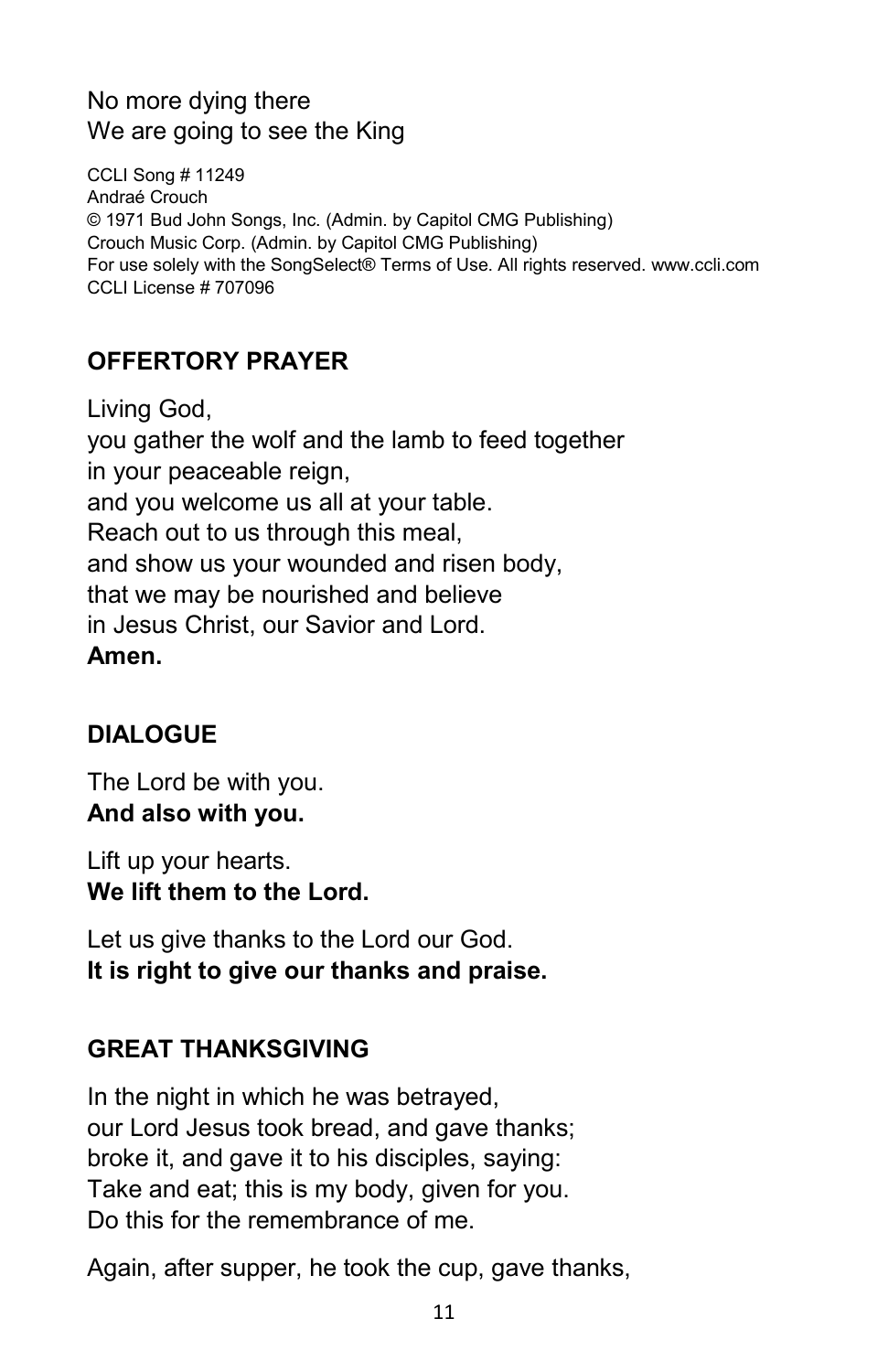and gave it for all to drink, saying: This cup is the new covenant in my blood, shed for you and for all people for the forgiveness of sin. Do this for the remembrance of me.

# **LORD'S PRAYER**

Lord, remember us in your kingdom, and teach us to pray:

**Our Father, who art in heaven, hallowed be thy name, thy kingdom come, thy will be done, on earth as it is in heaven. Give us this day our daily bread; and forgive us our trespasses, as we forgive those who trespass against us; and lead us not into temptation, but deliver us from evil. For thine is the kingdom, and the power, and the glory, forever and ever. Amen.**

#### **INVITATION TO COMMUNION**

The risen Christ dwells with us here. All who are hungry, all who are thirsty, come.

#### **COMMUNION**

*As the ministers give the bread and cup to each communicant, they say these words:*

The body of Christ, given for you. The blood of Christ, shed for you.

*The communicant may say:* **Amen**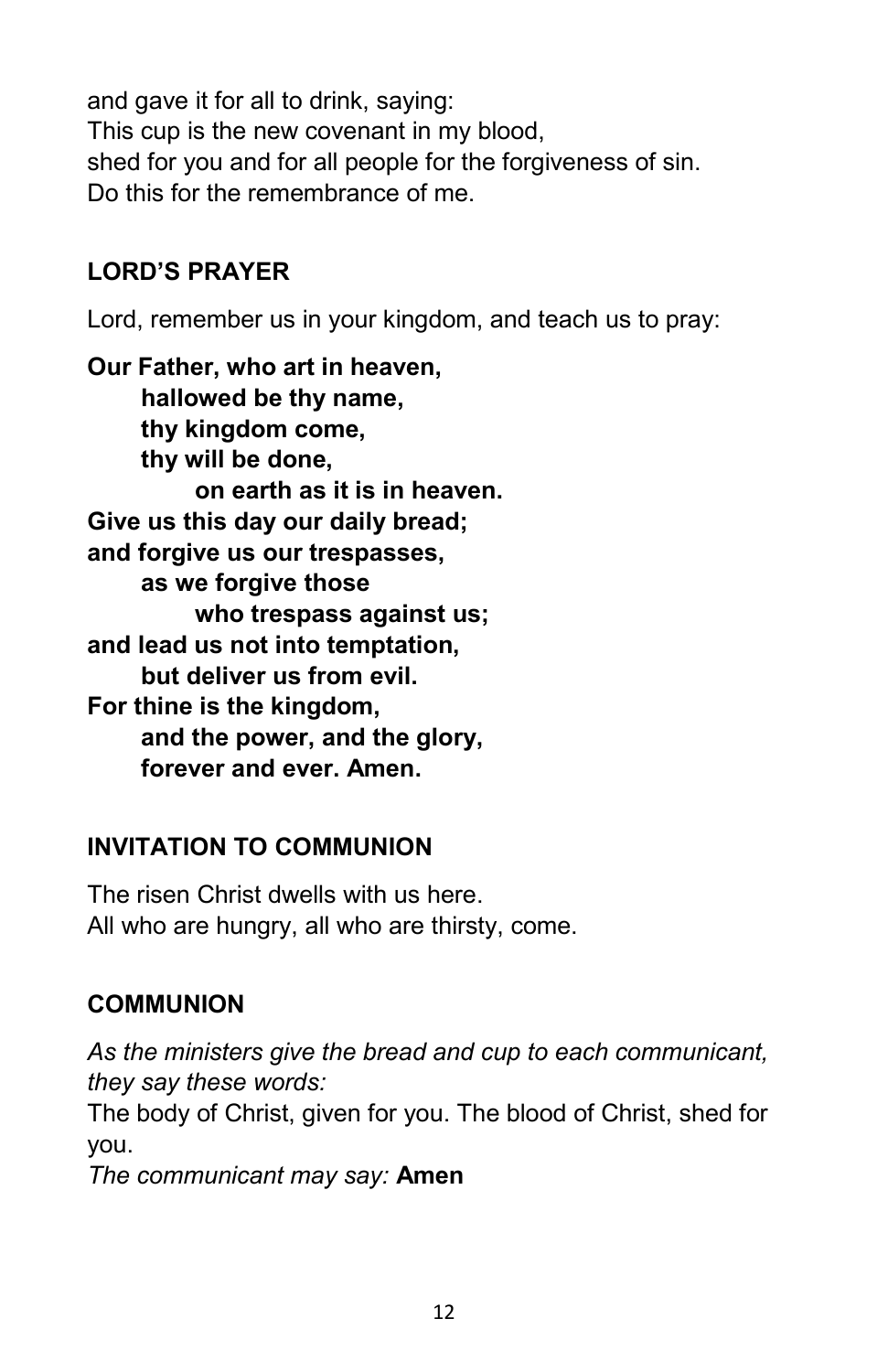# **HYMN DURING DISTRIBUTION:** *Breathe*

Verse This is the air I breathe This is the air I breathe Your holy presence living in me This is my daily bread This is my daily bread Your very word spoken to me

**Chorus** And I I'm desperate for You And I I'm lost without You

Ending This is the air I breathe This is the air I breathe

CCLI Song # 1874117 Marie Barnett © 1995 Mercy / Vineyard Publishing (Admin. by Integrity Music) For use solely with the SongSelect® Terms of Use. All rights reserved. www.ccli.com CCLI License # 707096

# **BLESSING AFTER COMMUNION**

The body and blood of our Lord Jesus Christ strengthen you and keep you in his grace. **Amen**

# **POST-COMMUNION PRAYER**

We give you thanks, generous God, for in this bread and cup we have tasted the new heaven and earth where hunger and thirst are no more. Send us from this table as witnesses to the resurrection, that through our lives, all may know life in Jesus' name. **Amen.**

# **ANNOUNCEMENTS**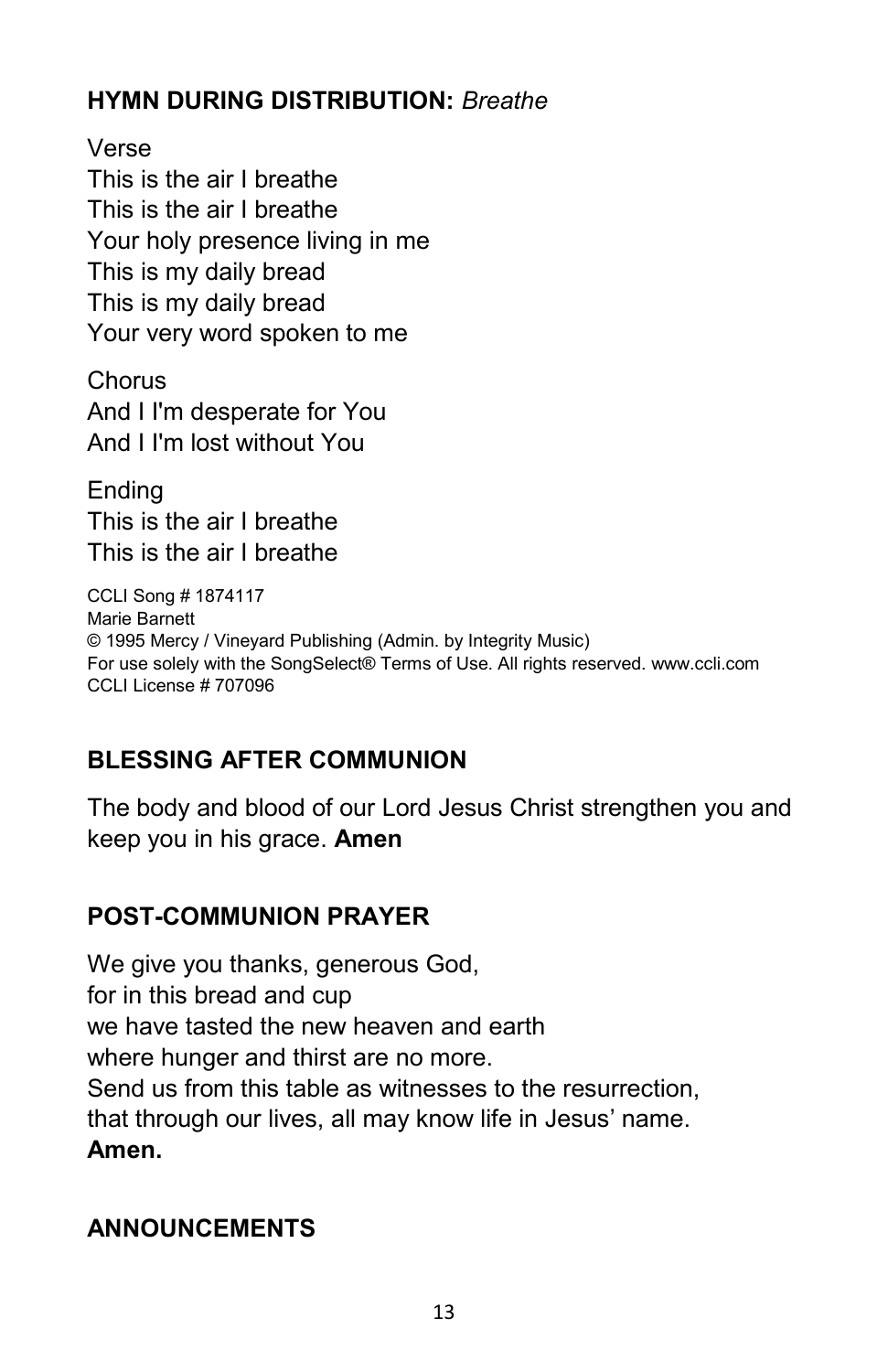#### **SENDING BLESSING**

God, the Author of life, Christ, the living Cornerstone, and the life-giving Spirit of adoption, + bless you now and forever. **Amen.**

#### **SENDING SONG:** *Go Make a Difference*

**Chorus** Go make a diff'rence We can make a diff'rence Go make a diff'rence in the world Go make a diff'rence We can make a diff'rence Go make a diff'rence in the world

Verse 1 We are the salt of the earth Called to let the people see The love of God in you and me We are the light of the world Not to be hidden but be seen Go make a diff'rence in the world

Verse 2 We are the hands of Christ Reaching out to those in need The face of God for all to see We are the spirit of hope We are the voice of peace Go make a diff'rence in the world

Verse 3 So let your love shine on Let it shine for all to see Go make a diff'rence in the world And the Spirit of Christ Will be with us as we go Go make a diff'rence in the world